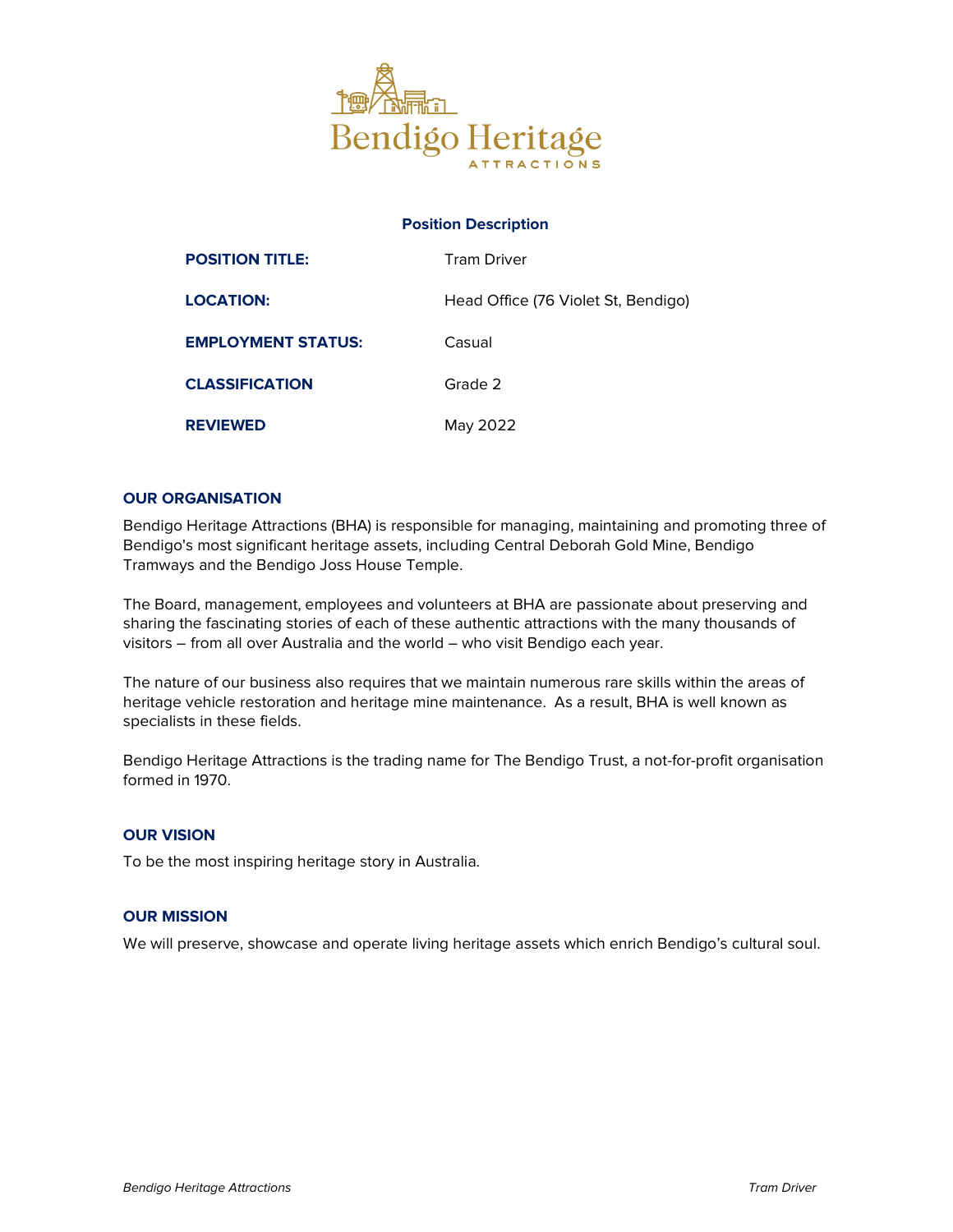### OUR OPERATIONAL VALUES

| We<br><b>CARE</b>                |        | We are<br><b>FLEXIBLE</b> | We are<br><b>COMMITTED</b> |    | We are<br><b>PROUD</b> |  |  |  |
|----------------------------------|--------|---------------------------|----------------------------|----|------------------------|--|--|--|
| <b>OUR SAFETY CULTURE VALUES</b> |        |                           |                            |    |                        |  |  |  |
| We are                           | We are | We are.                   | We.                        | We | We are                 |  |  |  |

## PRIMARY OBJECTIVE

Tram Drivers are a vital point of contact for tram passengers making them an ambassador for BHA and Bendigo as a whole. The tram driver ensures that their passengers have an enjoyable and informative tram tour experience and operates the tram in a safe and timely manner.

**REPORT** 

**LEARN** 

**JUST & FAIR** 

### KEY RESPONSIBILITIES & DUTIES

- Be responsible for the safe operation of the tram under your control as detailed in the Drivers Manual
- Maintain all requirements of accreditation as a driver
- Assist in the conduct of tram tours on a rostered basis
- Keep to the timetable / on-time running

RISK WARY INFORMED FLEXIBLE

- Provide enjoyable, knowledgeable and accurate information to visitors and groups
- Present a clean, tidy and uniformed image
- Ensure all passengers have a valid ticket
- Be able to work as part of a team
- Comply with OH&S requirements and BHA Policies and Procedures.

### ORGANISATIONAL RELATIONSHIPS

| Reports to:               | <b>Customer Experience Manager</b>  |
|---------------------------|-------------------------------------|
| Liaison/internal liaison: | Other team members. Other BHA staff |
| External liaison:         | Members of the public               |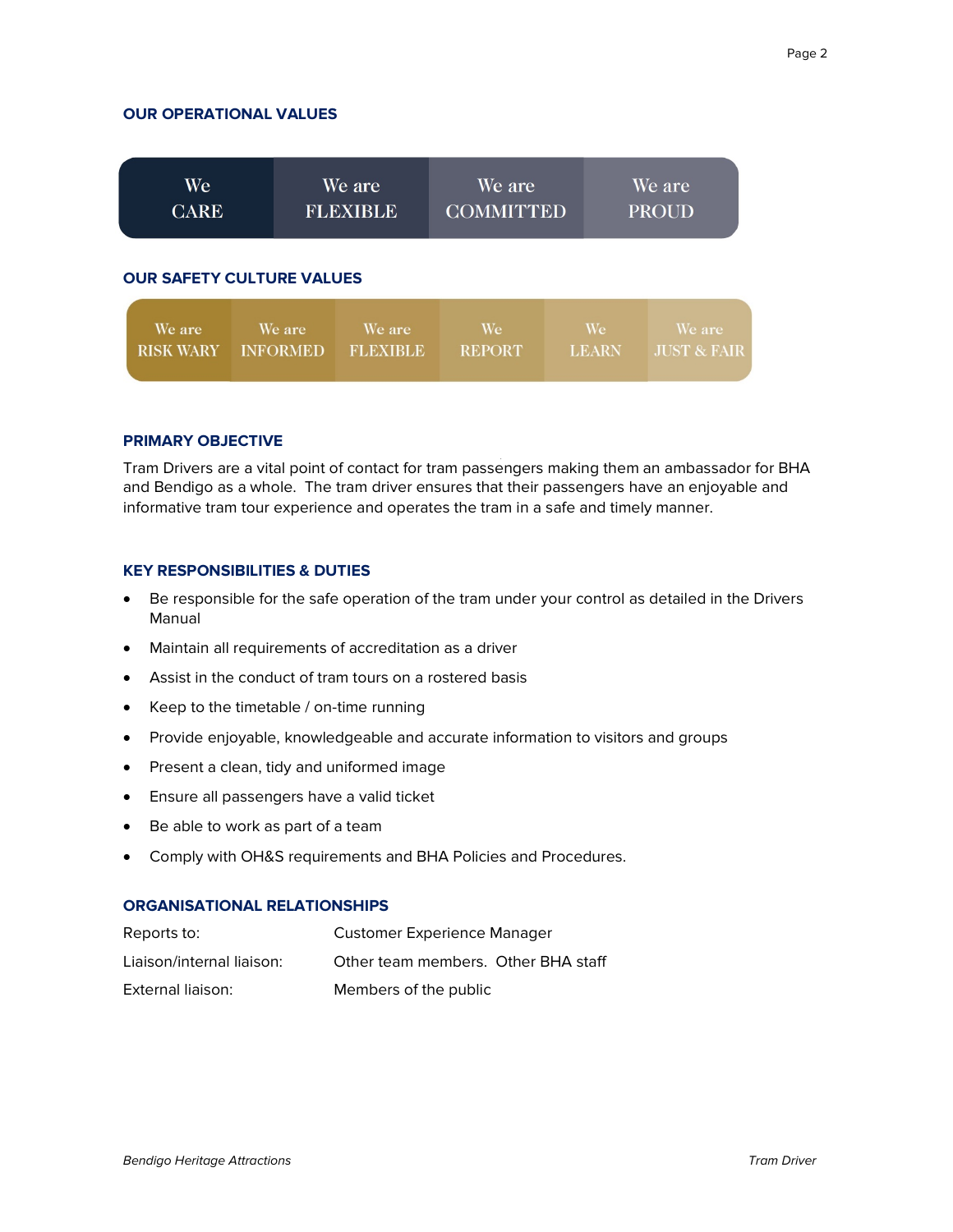## SKILLS SELECTION CRITERIA

- Excellent verbal communication skills, including being able effectively communicate and engage with a wide range of people of all ages, cultures and abilities and people whose first language is not English
- Excellent customer service skills and experience
- Sound organisational skills and the ability to manage groups of all ages and backgrounds
- Sound time management ability including being able to modify tasks to overcome unexpected delays
- Good literacy and numeracy skills
- Attention to detail, vigilance and good intuition
- Ability to follow procedures accurately, effectively and efficiently
- Ability to keep calm and work under pressure in varying conditions with strict time constraints
- Ability to manage emergencies and unforeseen circumstances
- Good knowledge of Bendigo, its history, attractions and heritage assets.

### SPECIAL REQUIREMENTS

Current Australian Driver Licence Rail Safety Worker Medical Category 1 (provided) Working with Children Check

### **TRAINING**

Comprehensive tram driver training is provided on the job and will consist of theory and practical demonstrations. After successfully completing training and passing an examination the Infrastructure & Compliance Coordinator will issue a Tram Driver competency certification.

### NATURE OF THE WORK

This position involves a high amount of concentration and personal engagement with visitors is a key component. The incumbent will spend the majority of each shift driving the tram, often standing up. The incumbent will be required to assist with customer service duties and will be working outdoors in all weather conditions. A good level of fitness is required.

# WORKPLACE HEALTH AND SAFETY

All BHA personnel are responsible and accountable for:

- complying with workplace procedures for risk identification, risk assessment and control
- participation in activities associated with the management of workplace health and safety
- identification and reporting of health and safety risks, accidents, incidents, injuries, property damage and mishaps at the workplace
- coming to work in a fit condition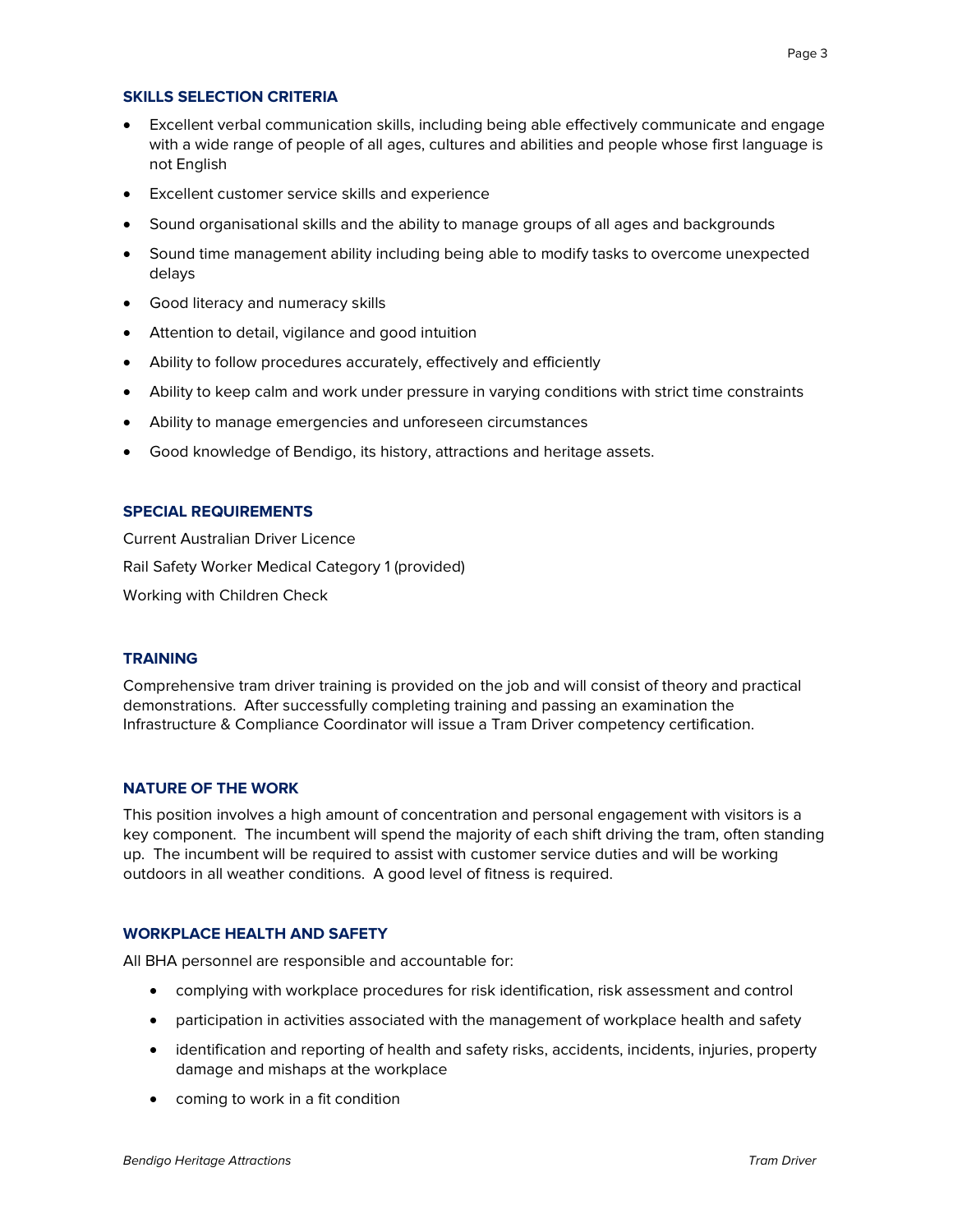## PRE-EXISTING MEDICAL CONDITIONS

The nature of the work involved in this position has been outlined in this Position Description (and will be at the interview). Prospective employees for this position are requested to disclose any preexisting injury or disease of which they are aware which they could reasonably be expected to foresee could be affected by the nature of the work involved.

If a worker fails to disclose, or makes a false or misleading disclosure, any recurrence, aggravation, acceleration, exacerbation or deterioration of the pre-existing injury or disease arising out of or in the course of or due to the nature of employment with the employer does not entitle the worker to compensation under the Act. (Accident Compensation Act 1985 - Part IV, S.82, subsections (7) and (8).)

### UNIFORM AND DRESS CODE

Tram Drivers are to present a neat and professional image and are expected to wear full Bendigo Tramways uniforms for the duration of their shift. Uniforms are provided by BHA and staff are responsible for ensuring their uniform is maintained in good condition and presentable. Uniforms are to be returned to BHA at cessation of employment.

## PAY AND CONDITIONS

According to the current Enterprise Agreement - Bendigo Heritage Attractions Enterprise Agreement 2022

#### HOURS OF WORK

This position is casual and duties are carried out seven days per week.

Bendigo Heritage's attractions are open seven days per week, every day of the year except Christmas Day and Tram drivers are required to be reasonably available to work on Weekends and Public Holidays.

#### POSITION DESCRIPTION DISCLAIMER

Responsibilities stated herein reflect the primary functions of this job and should not be considered as an exhaustive list of duties.

#### HOW TO APPLY FOR THIS POSITION

(see next page)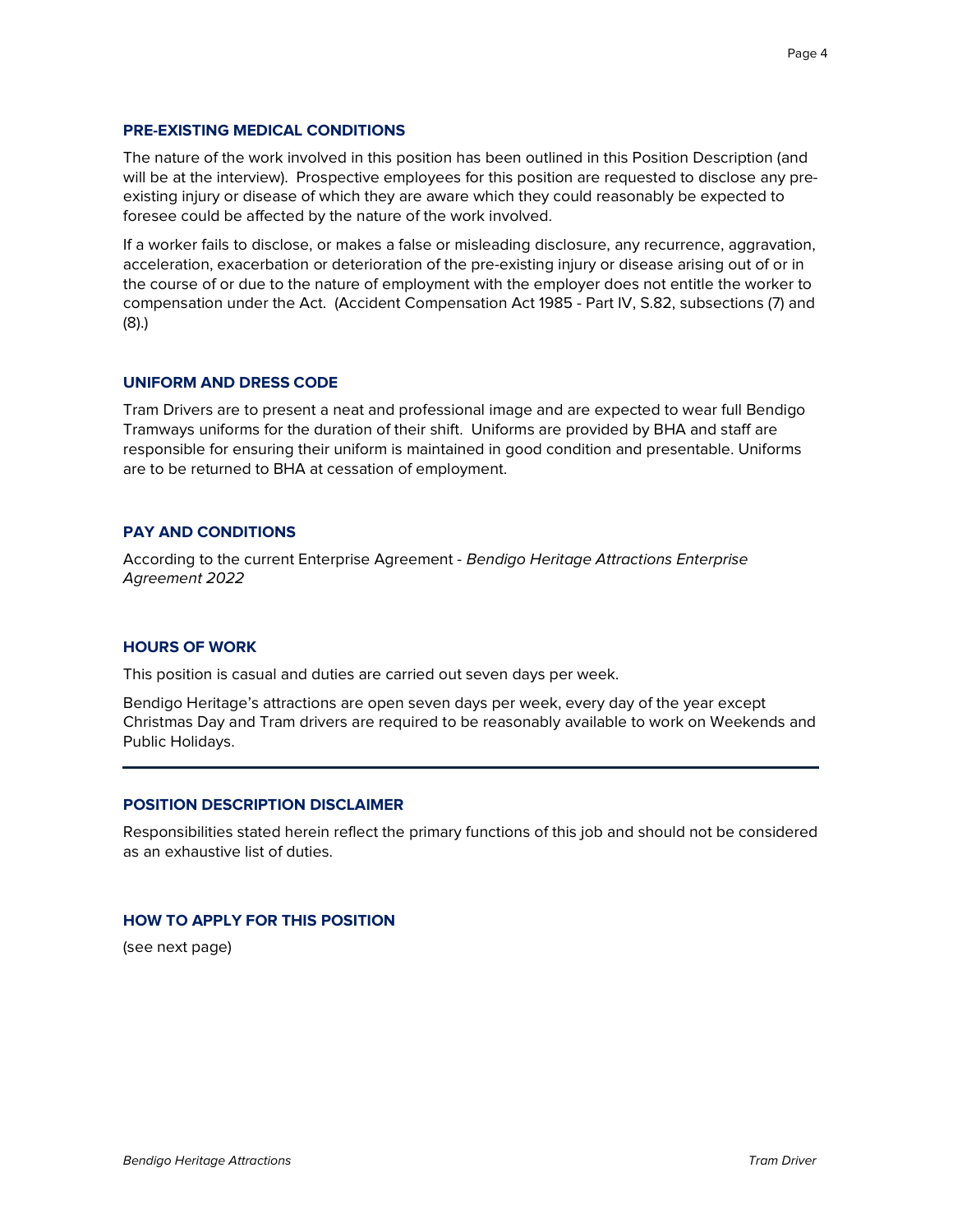# HOW TO APPLY FOR THIS POSITION

Apply via SEEK. Applications must include covering letter and resume. Address applications to:

Mrs Faye Gair Human Resources & Governance Manager Bendigo Heritage Attractions

Applications close at 9am on Tuesday 14<sup>th</sup> June, 2022

# TO ENQUIRE ABOUT THIS POSITION

Contact: Faye Gair

T: 5443 8117

E: faye.gair@bendigoheritage.com.au